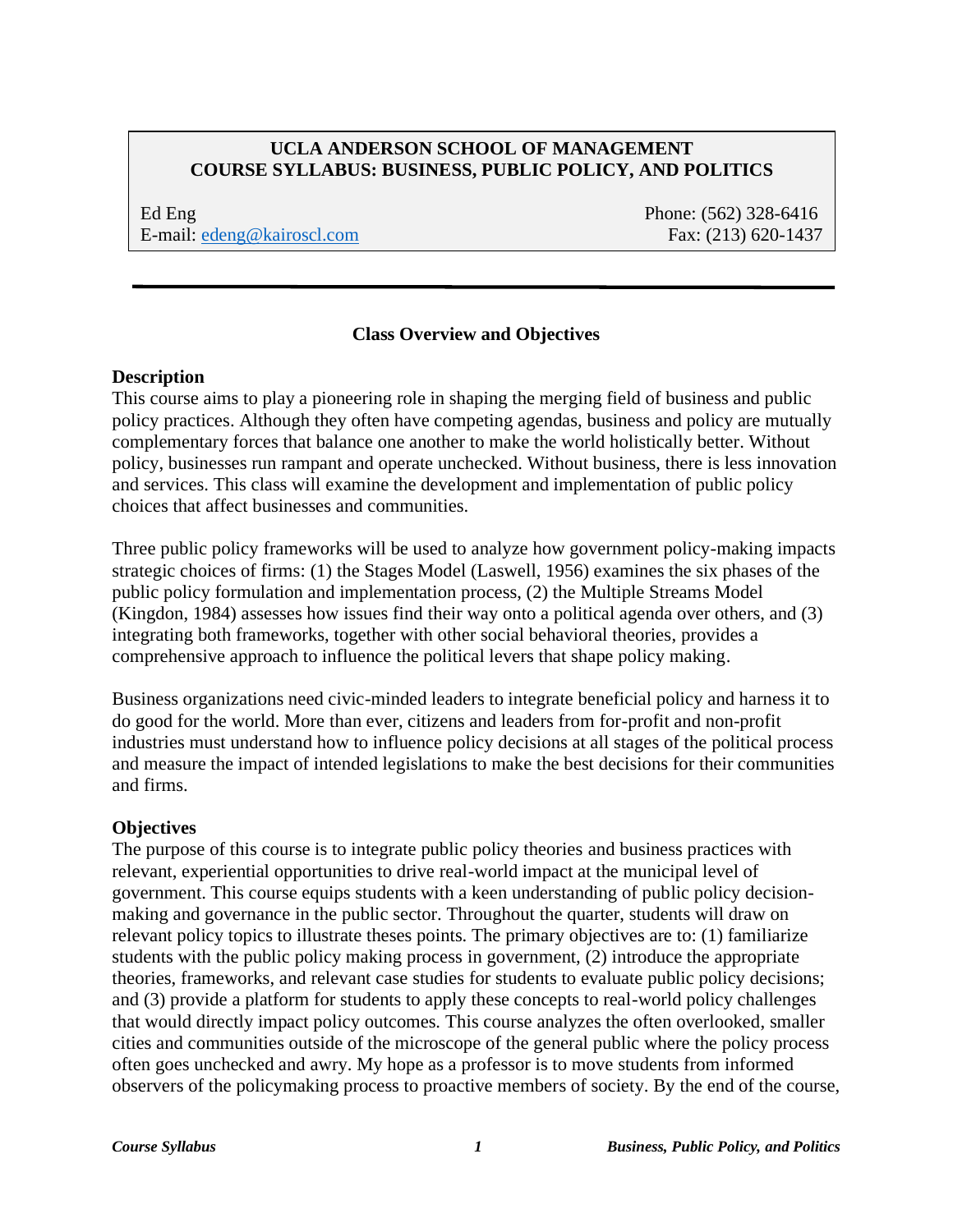students will have accumulated enough knowledge and experience to embark on a career in political consulting or business affairs.

## **Confidentiality**

In this class, we have the privilege of bringing in and listening to elected officials and top executives from both the and private sectors. Occasionally, they might broach subjects or facts that might be insider knowledge and confidential. Please make sure to uphold UCLA Anderson ethos and maintain the confidentiality and honor that our school is known for.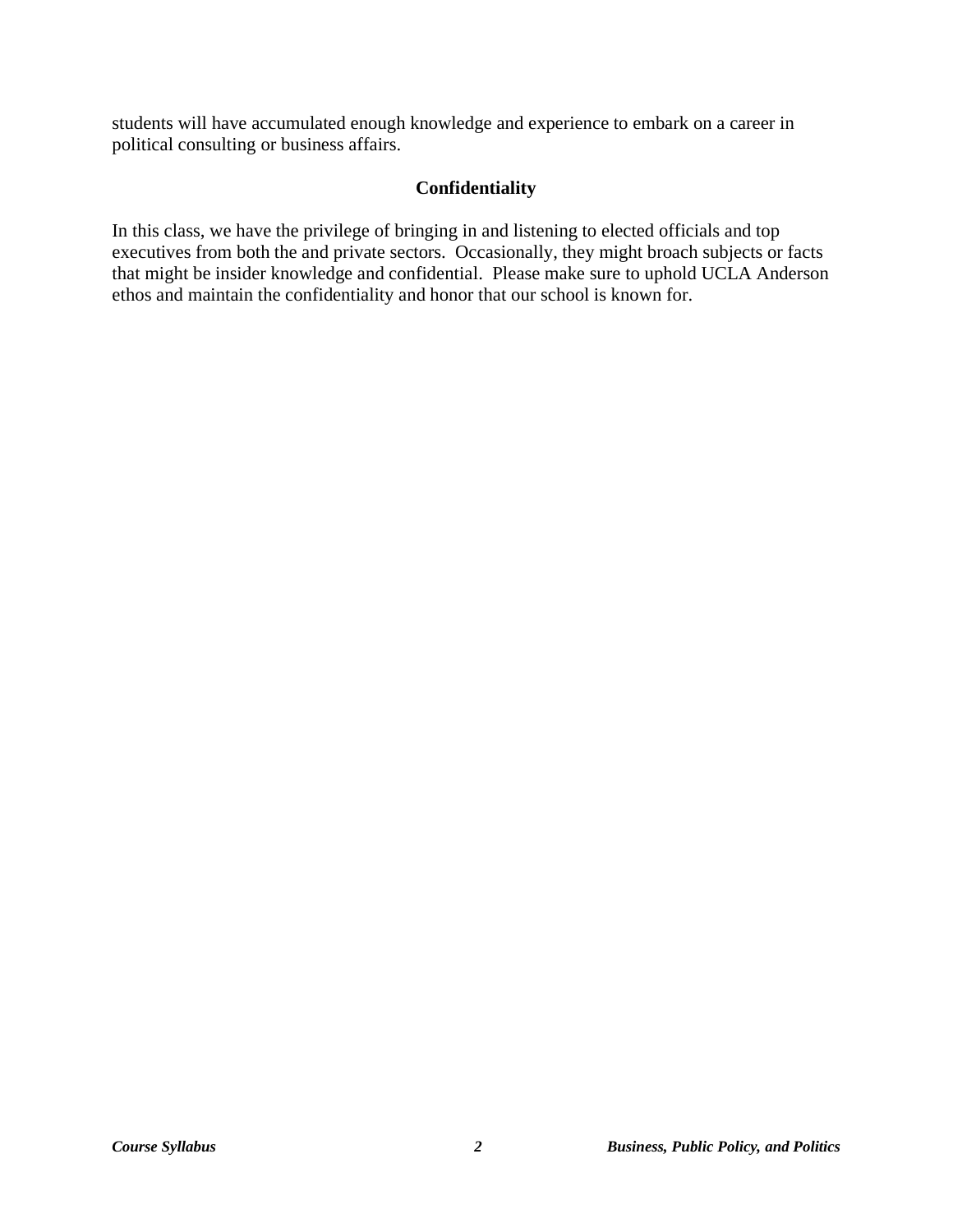## **Class Materials**

#### **Readings**

All required readings are included in the course packet or will be handed out in class during the quarter References for additional readings for those who wish to pursue topics in more detail will sometimes be found at the end of the notes for each lecture or maybe obtained from the instructor. The readings in the course packet are required material that should be read before class. Cases should always be prepared before class.

### **Lecture Notes**

Soft copies will be available on the course web page.

### **Additional Materials**

Additional materials may be distributed on an as needed basis as the course progresses.

## **Recommended (Not Required) Reading List**

Dye, T.R. (2017). *Understanding Public Policy*, 15<sup>th</sup> Edition, Pearson: ISBN 978-0-13416887-2 Birkland, T.A. (2019). An Introduction to the Policy Process, 5<sup>th</sup> Edition, Routledge; ISBN 978-1138495616.

- Kraft, M.E., & Furlong, S. R. (2018). *Public policy: Politics, analysis, and alternatives.* 6<sup>th</sup> Edition, Sage and CQ Press; ISBN 978-1506358514
- Stone, D. (2002). *Policy Paradox*: *The Art of Policy Decisions Making*, rev. 3rd Edition, WorldoBooks; ISBN 978-0393912722

#### **Assessments**

The student's final grade in the course will be based on a combination of both individual and group work. The evaluation is based on:

| A. In-Class Participation                     | 20\% |
|-----------------------------------------------|------|
| <b>B.</b> Individual Strategy Memo            | 30%  |
| C. Policy Strategy and Analysis Group Project | 20%  |
| D. Final Consulting Group Project             | 30%  |

Hard copies of written assignments are due at the beginning of class on the due date. Please note that no late assignments will be accepted.

## **A. In-Class Participation (20%)**

Active and engaged participation in class are essential to the learning process. There are several case studies that require preparation and engagement. You must participate in class to make the discussions engaging, insightful, and fun. At times, we will be discussing some sensitive issues that some students may feel uncomfortable with. Please try to be aware of how your actions affect others in the class. This does not mean that you cannot voice your opinion. You can disagree with someone in a respectful and constructive way – just do not condemn others or behave in a hostile or disparaging manner. Everyone has their own set of values and preconceptions, and these biases may or may not align with yours. Part of the learning in the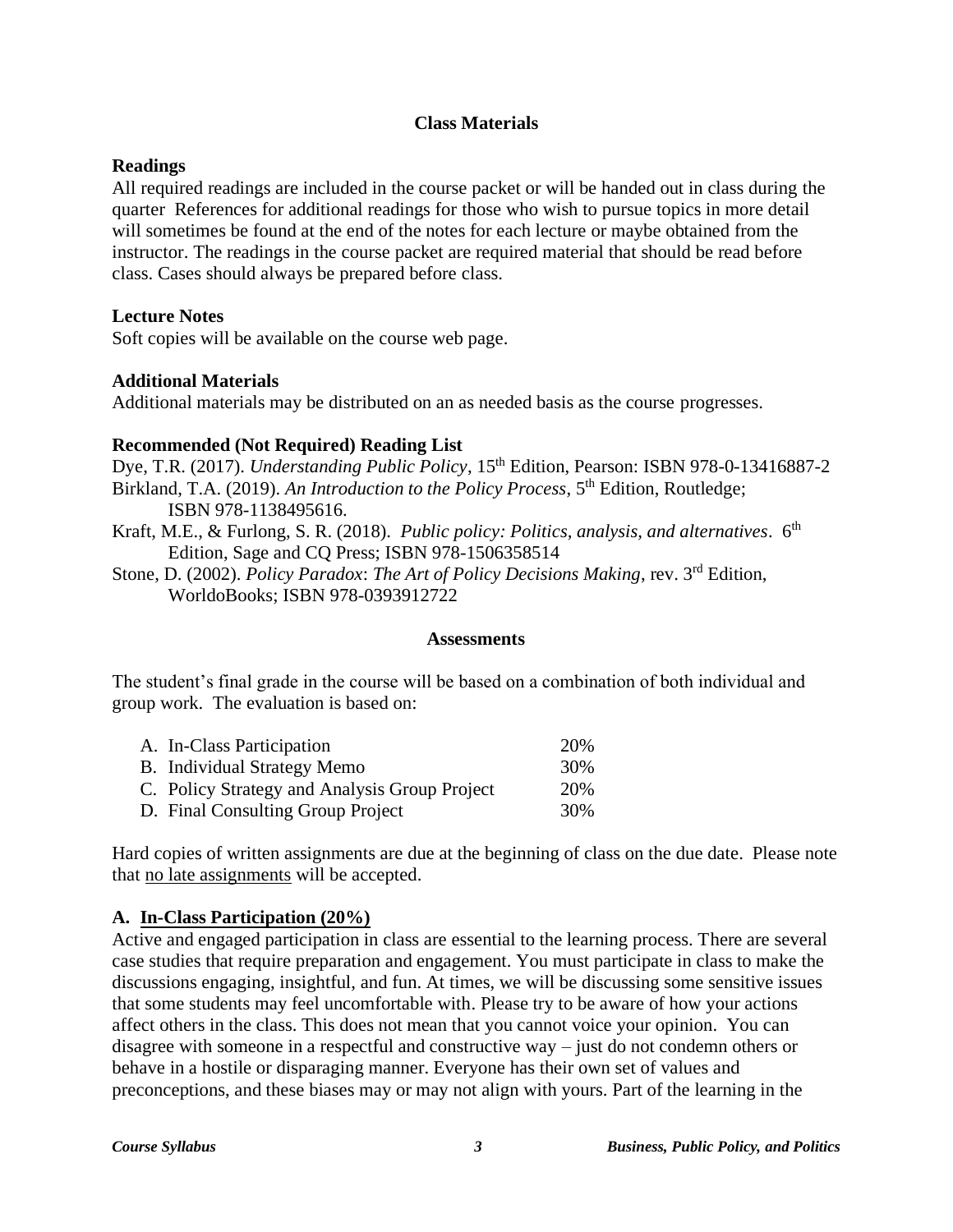policy process is the ability to bridge divergent ideological or value differences to find common ground or mutual understanding. Share your thoughts and reactions in ways that demonstrate respect and promote critical engagement with your class. We must commit to a risk-free, peer learning environment that is engaging, interactive, and intellectually stimulating.

You are expected to be prepared to discuss the assigned readings, course topics, or cases for each class. The focus of class discussion is to learn from others and allow them to learn from you. There are lots of contributions that count, including questioning, listening and responding. Please let me know in advance if you cannot attend class due to sickness, emergencies, or other important matters.

Criteria used to evaluate in-class participation:

- 1) **Is the student present and on time?** Regular attendance is required to receive credit for contributions to class discussion. Let your professor know ahead of time if you cannot attend a session or if you will be late/need to leave early.
- 2) **Does the student voluntarily participate?** Please participate and offer your insights. Active participation is an integral part of the learning process.
- 3) **Does the student make quality points?** Quality is always valued over quantity. Please be thoughtful and critically think about the issue and ask insightful questions or make relevant comments.

**Laptop Usage Policy in Class**: Laptop is permitted for this class during lecture only. Laptops must be put away when a guest speaker is in class or when a group is presenting.

## **B. Individual Strategy Memo (30%)**

Beyond analyzing case studies in class and working on two major group projects, students will learn how to write effective policy memos to major government organization that has jurisdiction over the problem that students want to solve. You are not expected to develop policy, but to define a social problem of interest, state the underlying principles and objectives, outline and analyze existing policies and programs, and provide recommendations to reinforce existing ones or propose new policy directions. Think creatively and have fun with it.

**Deliverable:** The Strategy Memo is to be no more than 10 pages, double space, 12-font size, and must include relevant content under the following headings:

- 1. Executive Summary
- 2. Problem Definition
- 3. Objectives
- 4. Outline and analyze existing policies and programs
- 5. Policy alternatives
- 6. Evaluation of alternatives
- 7. Expected outcomes
- 8. Recommendations
- 9. Appendix
- 10. Bibliography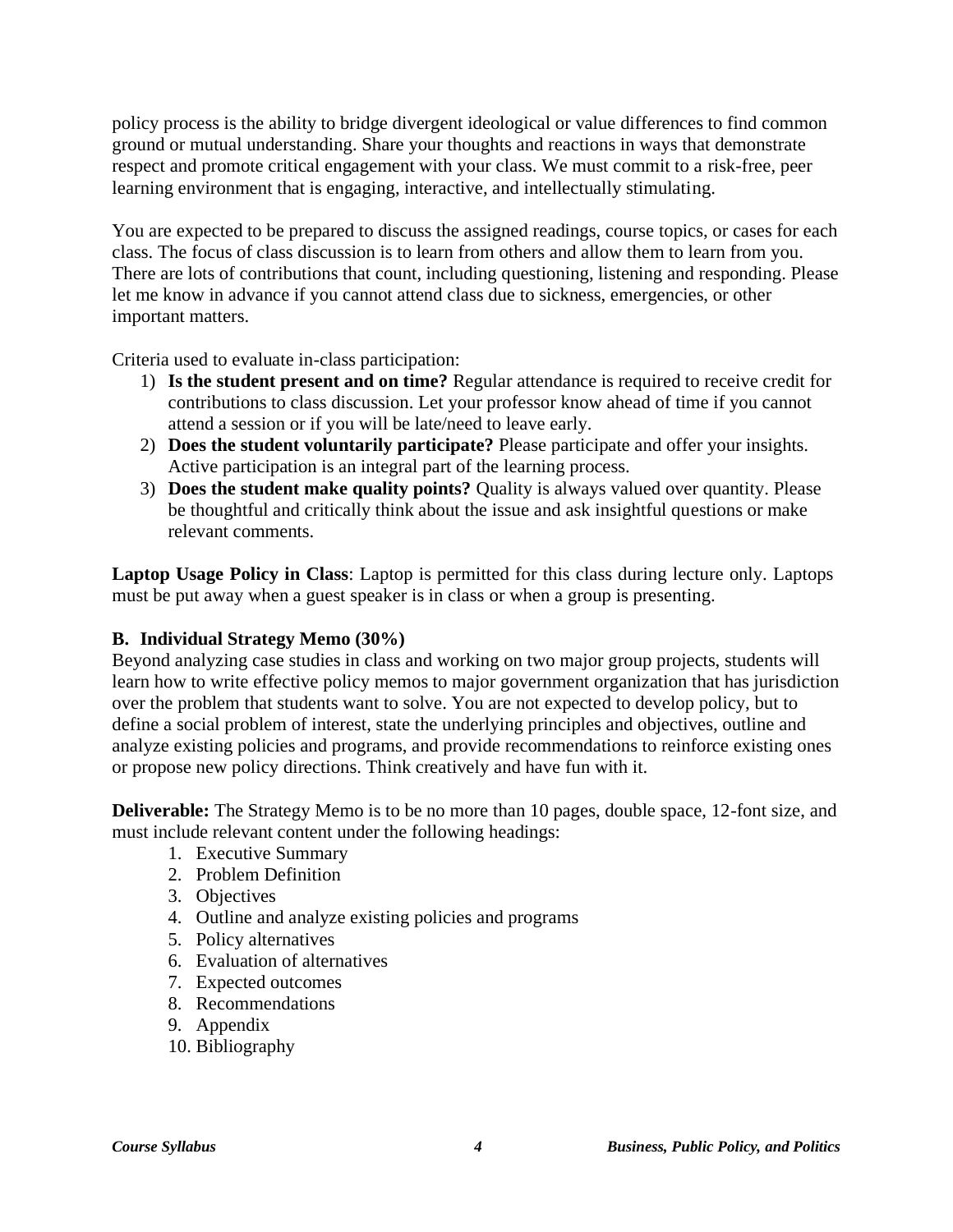**Due**: April 12, 2021, please email a copy of your paper to the professor before the start of the class.

# **C. Policy Analysis Group Project (20%)**

In teams of 4-5students, identify a social problem of interest or concern based on the group's interest/experience that can be addressed at the level of policy. Topics can be as narrow as trash recycling in a city of a student's residence or can be as broad as contemporary pressing issues such as reopening schools or opening travel to the US and other countries. The key is that the group defines the problem and its contributing factors as specifically as possible so that some concrete policy action is feasible either at the local, state, or national level. Clarity and brevity are the key success factors for this assignment.

**Deliverables**: (1) a professional PowerPoint presentation not to exceed 10 minutes, and (2) a short paper (maximum length of 10 pages double-spaced, plus appendices) that provides more depth into key ideas and findings from the PowerPoint slide deck including data used to get to arrive at the outcome as an appendix.

Both PowerPoint deck and paper should include the following headings:

- 1. Explain why this problem is of interest to you based on your practice and experience and discuss why you believe it is worthy of policy attention.
- 2. Provide a clear definition of the problem as you see it and any essential background and history necessary to understand the policy debate in its current state.
- 3. Discuss objectively the scope and magnitude of the problem. How extensive is the problem? How many people are affected and to which demographic group(s)?
- 4. Discuss the root causes of this problem.
- 5. Describe the specific positive and negative effects of this problem for individuals, families, groups, and society.
- 6. Identify the actors: political, economic or constituent forces in this debate and their arguments.
- 7. What are the policy solutions that have been proposed or implemented to solve this debate, and why are they no longer insufficient?
- 8. Design a policy to address this problem. Identify the actors that need to be included in solving the problem and recommendations for implementing the policy. In addition, discuss how the group will move the policy through the political agenda for discussion.

**Due**: April 26, 2021, in-class presentations. Please email a copy of your presentation and paper to the professor before the start of the class.

# **D. Final Consulting Group Project (30%)**

This experiential learning assignment requires students to work in teams of 4-5. Students will take on strategic planning projects with municipalities who have signed on to participate in this class. Essentially, you will be serving as an unpaid political consultant or business planning executive tackling issues for a municipal organization. You will put into practice the core tools and concepts you have learned in a setting that mirrors professional reality. The groups will develop a new strategic plan or update an existing one to prioritize objectives and address challenges that are unique to each client organization. We have partnerships with several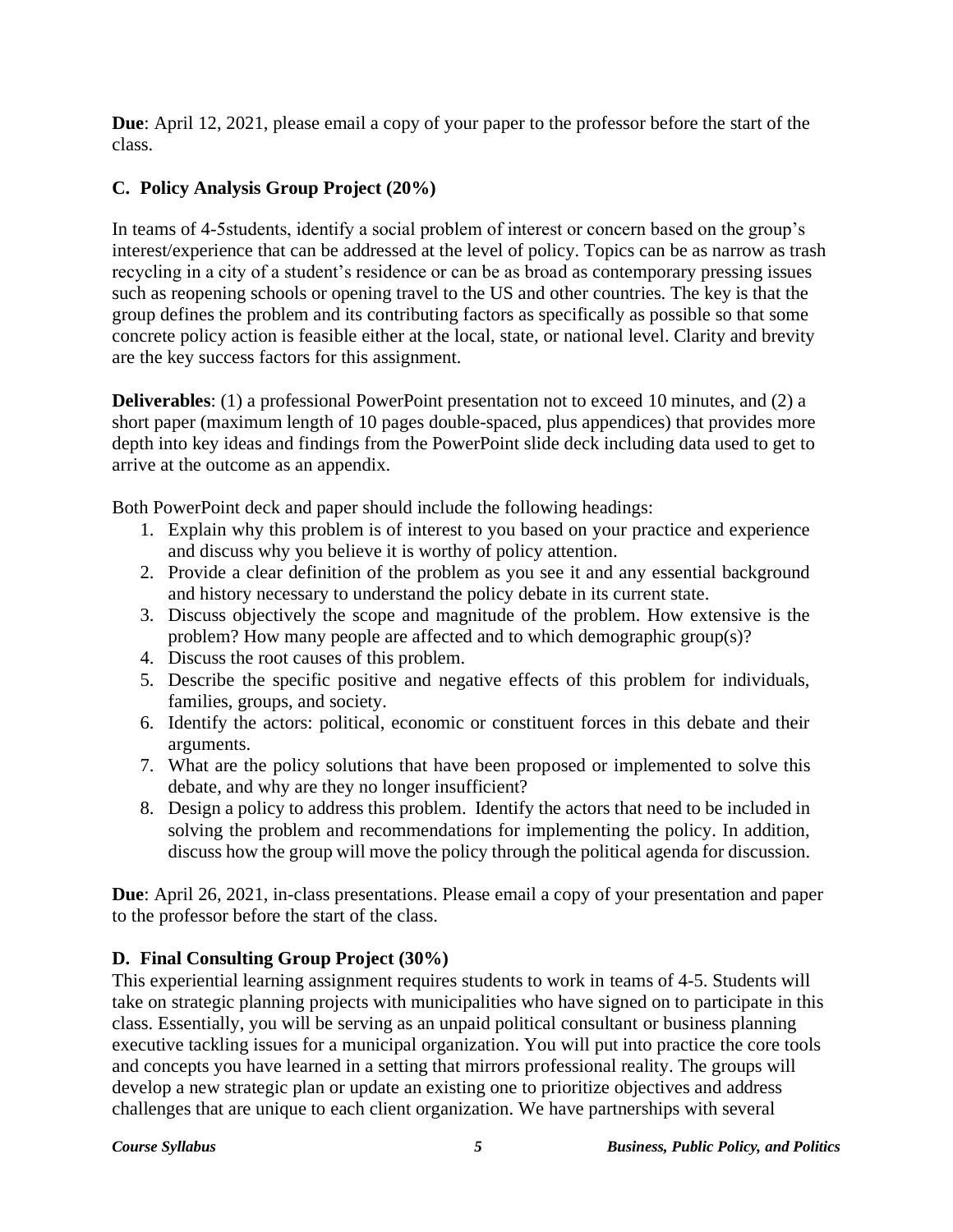legislators that have agreed to provide students with the opportunity to work on their long-term plans. This experiential assignment will require field work to meet with and gather information from both elected and appointed local officials.

**Sign-ups**: A list of projects will be available for teams to sign up for at the midpoint of the course, week 5, April 14, 2021. The instructor will review the scope of the projects with the class and then teams will sign up for the projects that they are interested in consulting for. This is a time for you to ask any questions about the scope, deliverables, etc.

**Midpoint Check-In for Final Project:** On Week 8, May 5, 2021, there will be a final project midpoint check-in for the teams with the professor to ensure you are on the right path. Please use this time judiciously and ask questions about the project.

**Final Deliverables:** (1) a professional consultant-style PowerPoint slide deck will be used in the final presentation. Slides should include problem definition, research strategies, research findings, and actionable recommendations, and (2) a short paper that provides more depth into key ideas and information from the PowerPoint slide deck including data used to get to arrive at the outcome as an appendix.

**Due**: May 24, 2021. Please email a copy of your presentation and paper to the professor before the start of the class.

**Final Presentation:** On May 19, 2021, each team will give a 10-minute presentation with a 5 minute Q&A session to the chosen client organization.

**Judging:** Special Judges will attend the class to provide live feedback and vote on their favorite presentations. The top two best projects will be taken to a dinner with the professor immediately after class ends.

| <b>Session</b> | <b>Date</b> | Topic/Readings/Case/Assignments               | <b>Speaker and Topics (tentative)</b>      |
|----------------|-------------|-----------------------------------------------|--------------------------------------------|
|                |             |                                               |                                            |
|                | 3/22        | Introduction and Overview of the Public       |                                            |
|                |             | <b>Policy Process</b>                         |                                            |
|                |             | <b>Readings:</b>                              |                                            |
|                |             | 1. Dye, Chapter 1, Policy Analysis.           |                                            |
|                |             | 2. Dye, Chapter 2, Models of Politics.        |                                            |
| $\overline{2}$ | 3/29        | <b>Public Policy Frameworks for Analyzing</b> | The Honorable Bob Archuletta               |
|                |             | <b>Complex Problems</b>                       | California State Senator, 32 <sup>nd</sup> |
|                |             |                                               | District                                   |
|                |             | <b>Readings</b>                               |                                            |
|                |             | 1. Dye, Chapter 3, The Policymaking           | "Quality of Life Projects: Whittier        |
|                |             | Process.                                      | City Library & Artesia's Park              |
|                |             |                                               | Expansion"                                 |

# **Overview of Class Sessions**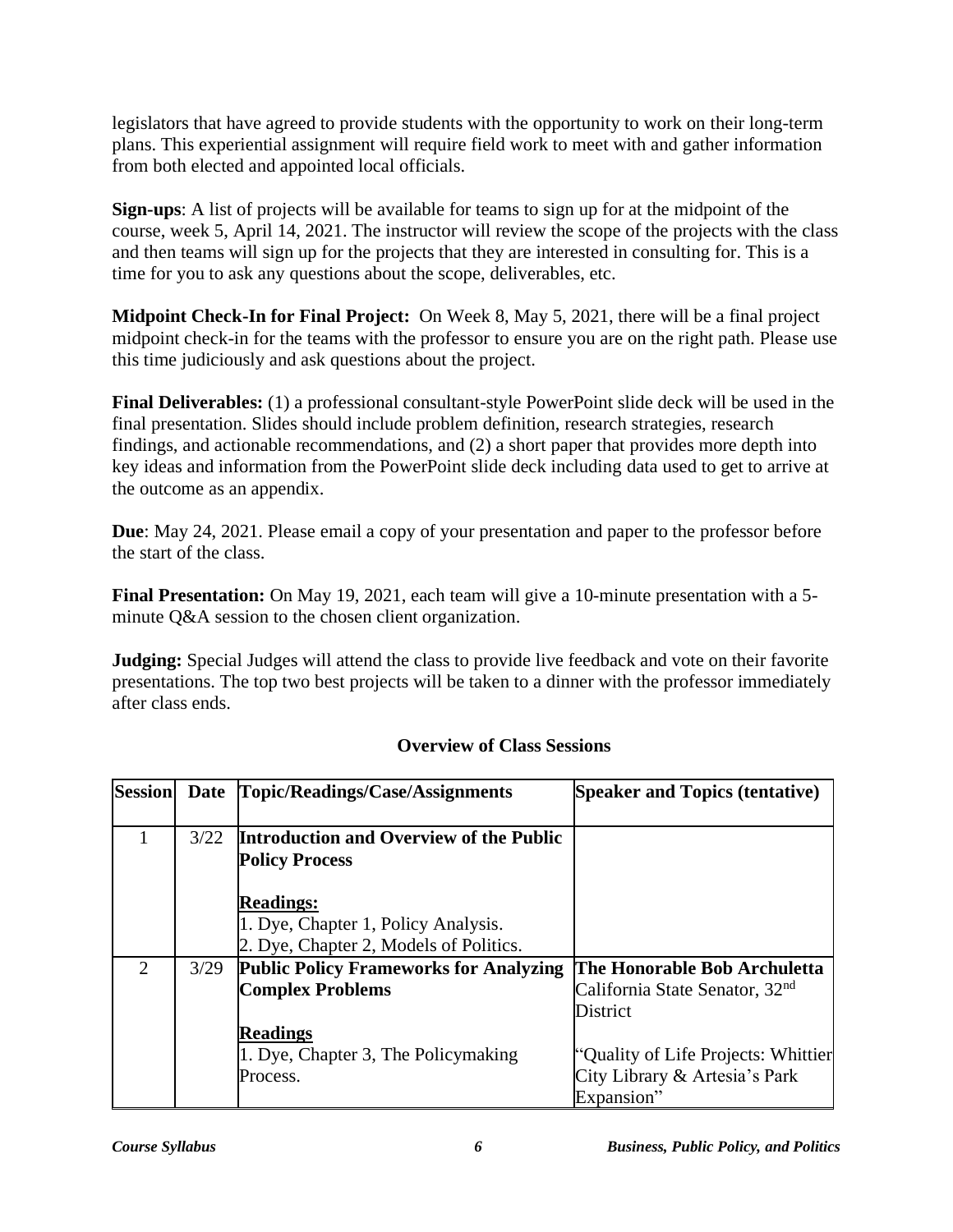|                |      | 2. Streams and Stages: Reconciling Kingdon<br>and Policy Process Theory (European<br>Journal of Political Research, Howlett,<br>McConnell & Perl, 2014).<br>3. (For reference only) Open Government<br>(League of CA Cities).<br><b>Case Study</b><br>"Badge of Honor"-the City of Bell Scandal<br>(Institute of Local Government).                                                                                                                                                                             |                                                                                                                                                |
|----------------|------|-----------------------------------------------------------------------------------------------------------------------------------------------------------------------------------------------------------------------------------------------------------------------------------------------------------------------------------------------------------------------------------------------------------------------------------------------------------------------------------------------------------------|------------------------------------------------------------------------------------------------------------------------------------------------|
| 3              | 4/5  | <b>Policy Evaluation: Measuring</b><br><b>Performance and Outcomes</b><br><b>Readings</b><br>1. Dye, Chapter 4, Policy Evaluation.<br>2. Unlocking the Full Potential of City<br>Revenues (McKinsey & Company, pgs. 32-<br>40).<br><b>Case Study</b><br>1. Unlocking Social and Economic Growth:<br>The Delivery Approach to Government<br>Performance (HBR, Andrade and Atun,<br>December 6, 2016).                                                                                                            |                                                                                                                                                |
| $\overline{4}$ | 4/12 | <b>Key Drivers of Change on Markets and</b><br>Government<br><b>Readings</b><br>1. Adopting AI, Automation, and Advanced<br>Analytics in Governments (McKinsey &<br>Company, May 2019).<br>2. Public Sector Disrupted (Deloitte, a<br>GovLab Study, 2012).<br><b>Case Study</b><br>Autonomous Vehicles: Technological<br>Changes and Ethical Challenges (HBR, Orr,<br>Abbas, and Dann, July 15, 2018).<br><b>Assignment</b><br>*Individual Strategy Paper Due.<br>Sign-ups<br>Sign-ups for Final Group Project. | <b>Armanda Daflos</b><br><b>Chief Innovation Officer</b><br>Mayor Eric Garcetti's Office,<br>City of Los Angeles<br>'Innovation in Government" |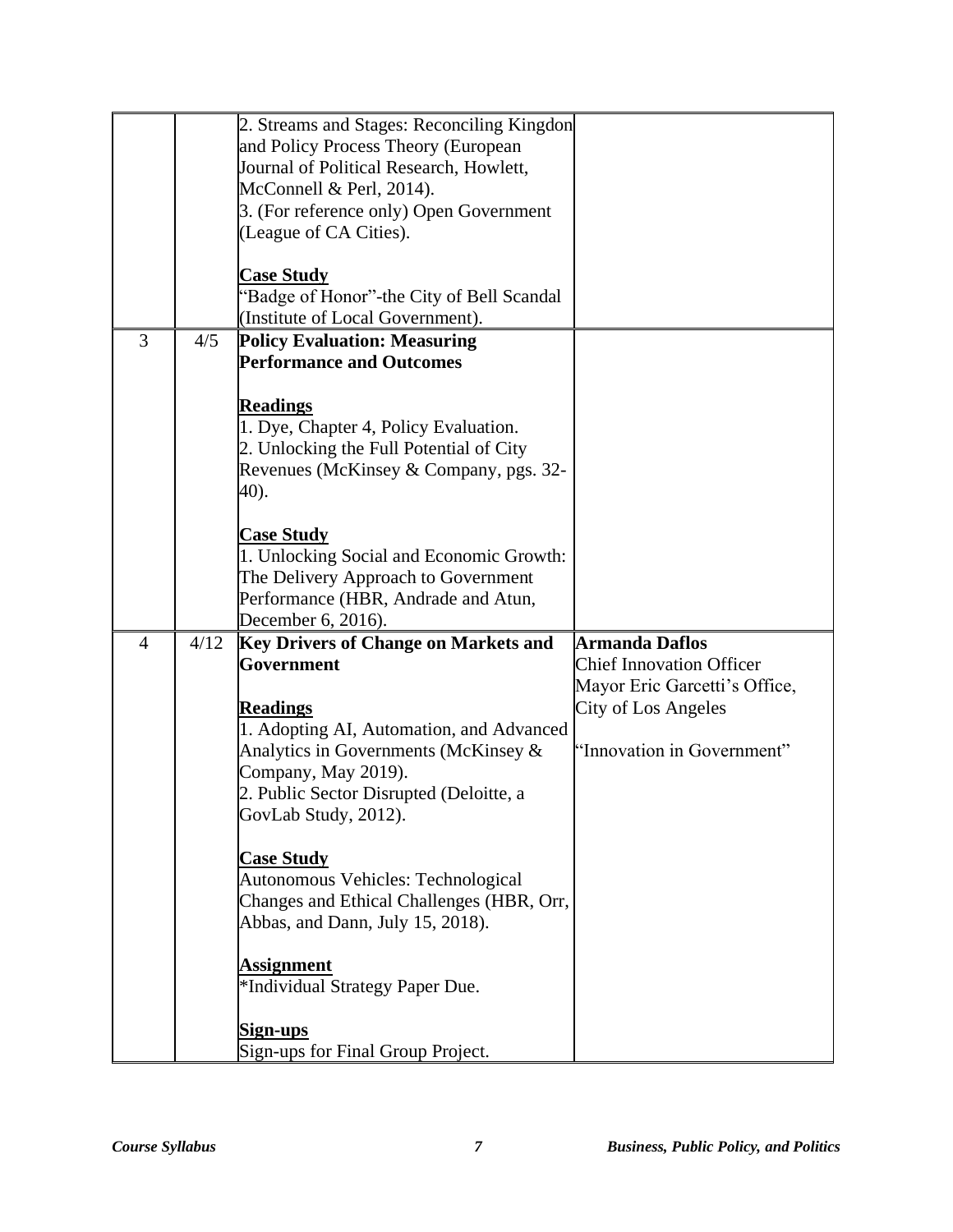| 5 | 4/19 | <b>Business Management and Public Policy</b>                                                                                                                                                                                                                                                                           | The Honorable Janice Hahn                                                      |
|---|------|------------------------------------------------------------------------------------------------------------------------------------------------------------------------------------------------------------------------------------------------------------------------------------------------------------------------|--------------------------------------------------------------------------------|
|   |      | Integration: A Strategic Imperative for                                                                                                                                                                                                                                                                                | Los Angeles County Board of                                                    |
|   |      | <b>Organizational and Government Leaders Supervisor, 4th District</b>                                                                                                                                                                                                                                                  |                                                                                |
|   |      | <b>Readings:</b><br>1. Political Environments and Business<br>Strategy: Implications for Managers (HBR,<br>Keim and Hillman, January 1, 2008).<br>2. Effective Public Management (HBR,<br>Bower, March 1977).                                                                                                          | "West Coast's 1 <sup>st</sup> Mobile Stroke<br>Unit"                           |
|   |      | <b>Case Study</b><br>1. Electric Car Wars (HBR, Wells and<br>Weinstock, February 4, 2019).                                                                                                                                                                                                                             |                                                                                |
| 6 | 4/26 | <b>Technological Advancements: The Public</b>                                                                                                                                                                                                                                                                          |                                                                                |
|   |      | Policy Challenge of the 21 <sup>st</sup> Century                                                                                                                                                                                                                                                                       |                                                                                |
|   |      | <b>Readings</b><br>1. Advice from Silicon Valley: How Tech-<br>Sector Practices Can Promote Innovation in<br>Government (McKinsey & Company,<br>Dohrmann, Ghia, and Murthy, July 2018).<br>2. A Measured Approach to Regulating<br>Fast-Changing Tech (HBR, Downes,<br>October 23, 2020).                              |                                                                                |
|   |      | <b>Assignment</b>                                                                                                                                                                                                                                                                                                      |                                                                                |
|   |      | *Policy Analysis Group Project Due.                                                                                                                                                                                                                                                                                    |                                                                                |
| 7 | 5/3  | <b>Municipal Innovation and Public Policy:</b><br><b>Smart Cities and Urban Innovation</b><br><b>Centers</b>                                                                                                                                                                                                           | The Honorable Mary Zendejas<br>Councilwoman, District 1, City of<br>Long Beach |
|   |      | <b>Readings</b><br>1. Accelerating Innovation Through a<br>Network of Ecosystems (HBR, Altman and<br>Nagle, June 9, 2020).<br>2. Private and Public Sectors Working<br><b>Together to Create Smart Cities (McKinsey</b><br>& Company, November 2018).<br><b>Case Study</b><br>Goldman Sachs: The 10,000 Small Business | The Shaun Lumachi Innovation<br>Center"                                        |
|   |      | Program (HBR, Schlesinger and Sesia,                                                                                                                                                                                                                                                                                   |                                                                                |
|   |      | November 26, 2018).                                                                                                                                                                                                                                                                                                    |                                                                                |
| 8 | 5/10 | The Media's Influence on Public Policy                                                                                                                                                                                                                                                                                 | <b>Brandon</b> Eng<br>COS, Dive Studios                                        |